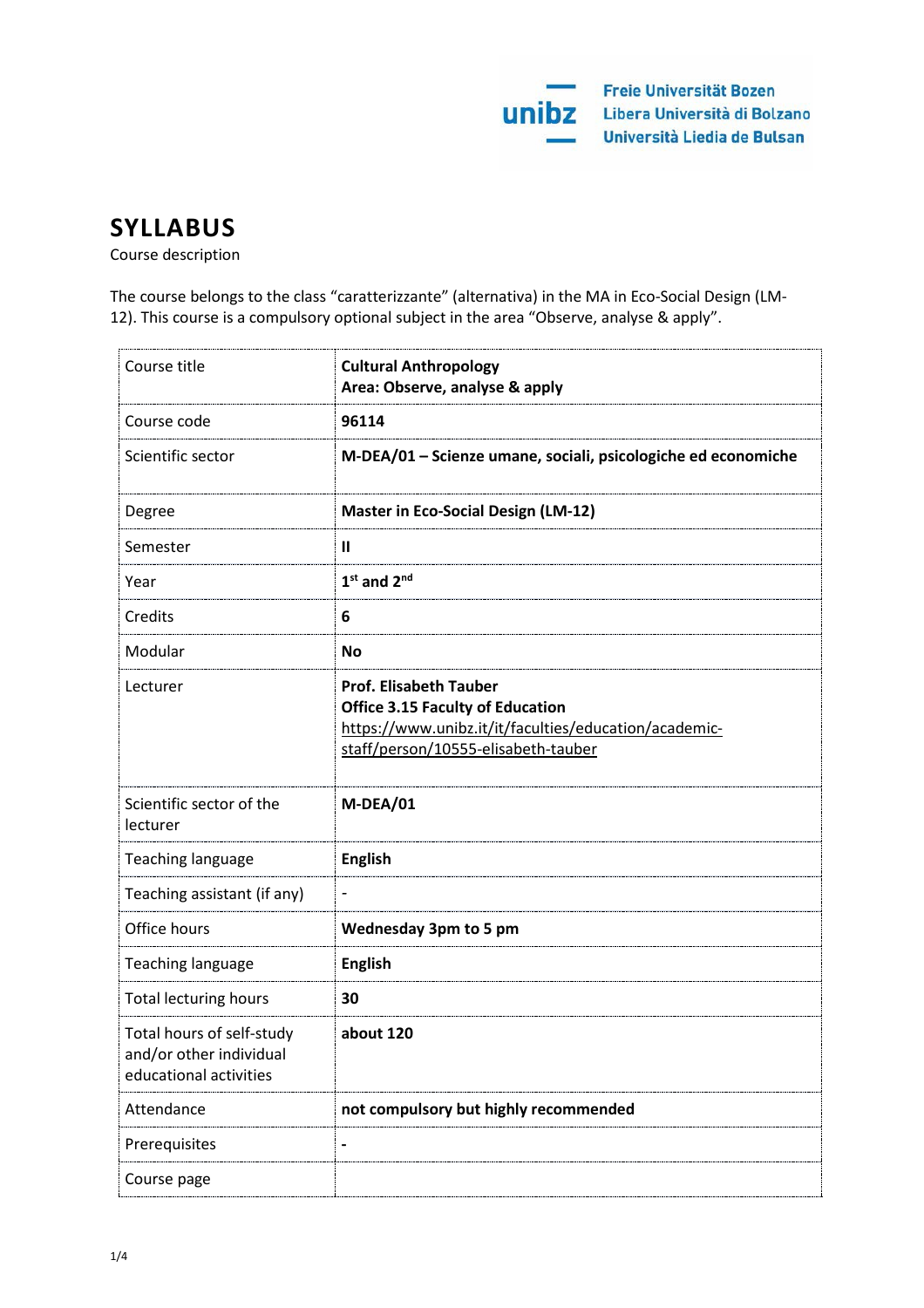## **Course description**

This lecture offers an introduction to anthropological theory and method and shows its relevance for a range of questions with regard to chains of relations of capitalism, neoliberalism, relations of humans with each other as well as with non-human living beings. Anthropology is the discipline par excellence that addresses the question of relational systems. This allows us to also look at contexts of structural exploitation, ecological destruction and social exclusion. The study and analysis of these very diverse contexts worldwide is ensured through ethnographic research. In the lecture, we will critically examine the above-mentioned phenomena relevant to ecological and social design. Starting from the methodological discussion on the ethnographic method, we will address issues related to multispecies ethnography, relations between humans and non-humans, loss of biodiversity and its cultural perception, cultural plurality and diversity in dealing with these issues, basing our discussion on core concepts of anthropological thinking such as cultural relativism and global comparison. The course provides students with analytical tools and concepts for ethnographic exploration of the perspective on the world of other people, as well as an approach to methodologies for elaborating the perspective of non-human subjects.

# **Educational objectives**

The course aim is to integrate anthropological perspectives into perception and analysis of cultural artistic expressions. Additionally, the course will prepare students for a critical engagement with scientific texts and help them develop appropriate academic writing skills. The critical reflection on concepts such as human relationship with nature (ecology), the question of 'transformation' and power will lead to new understanding of bottom up approaches and grounded empirics.

## **Students will be able to:**

- $\Box$  collaborate with experts and other designers to develop and implement an integrated project;
- $\Box$  propose and develop projects which will contribute to local development while considering the global context, starting from a "glocal" vision, which "focuses on the global and planetary dimension and the local one at the same time" (from the Dizionario Treccani);
- $\Box$  take into account the environmental, social and economic impacts occurring within the tension between global and local dimensions;
- $\Box$  take into account the socio-economic aspects that characterize a territory, a community and a group of people;
- $\Box$  integrate socio-economic aspects and sustainability requirements in project design while considering the tension, which occurs between the local and the global dimensions;
- $\Box$  develop an individual way of thinking, leading to critical judgements and self-assessments;
- $\Box$  balance more intuitive ways of working with more analytical ones;
- $\Box$  balance both emotions and functions in design and communication;
- $\Box$  communicate, multilingually in a convincing way, through a variety of modalities (written, oral, visual);
- $\Box$  design by taking into account the needs and desires of a given territory, of a situation/set of circumstances, of a specific group of people, thanks to the ability of observing, listening, interacting and mediating amongst various stakeholders involved in the project;
- $\Box$  talk to experts about the project;
- $\Box$  read experts' articles, studies and reports related to one's own project issues and integrate those analysis with one's own project design;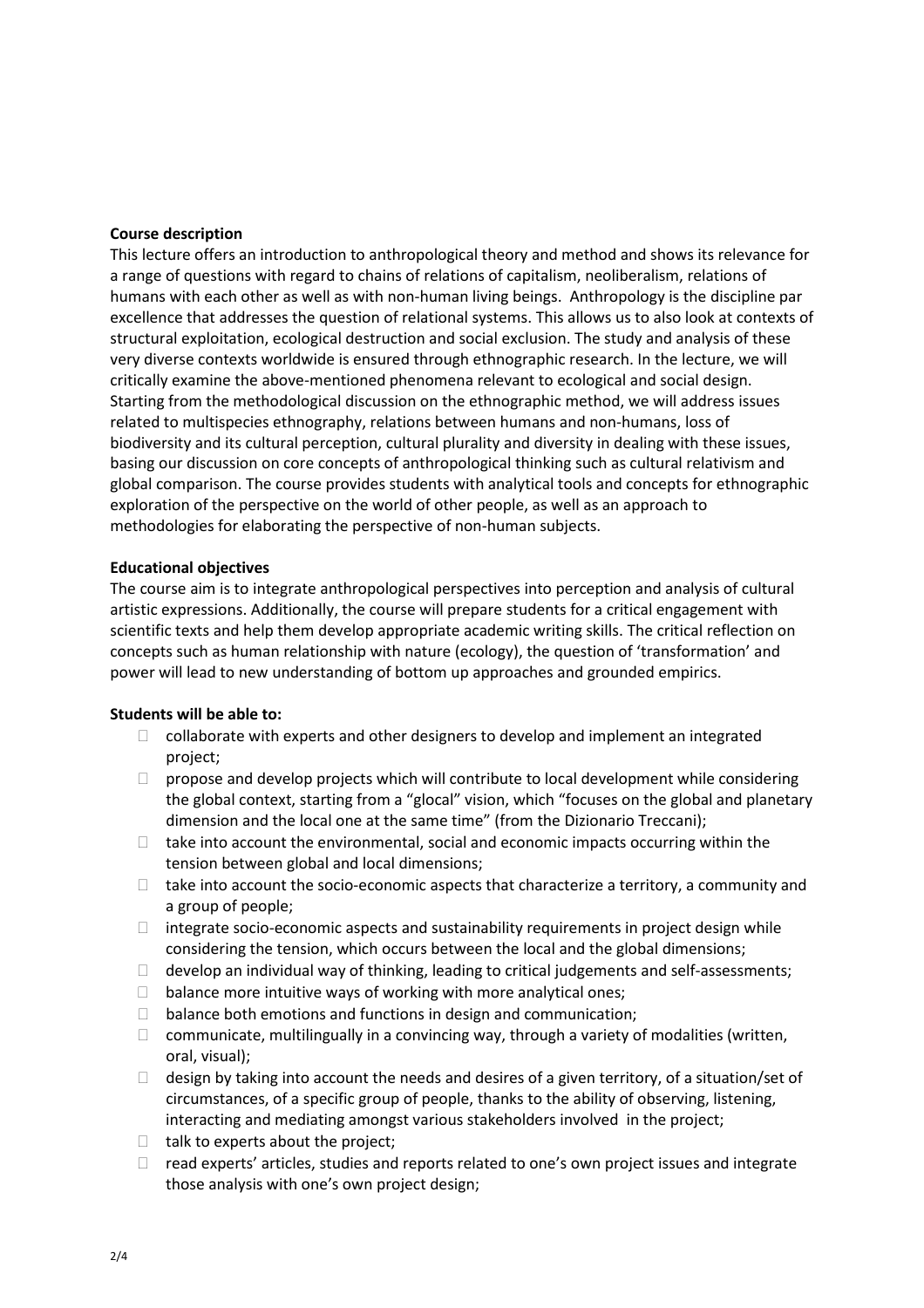- $\Box$  take into account the sustainability requirements of a product, a service, an application or an interactive system; integrate the sustainability requirements in the project and in one's own design;
- $\Box$  organize a research project while identifying relevant studies and researches, experts to collaborate with, methods and instruments to adopt;
- $\Box$  outline the cultural, social and economic territorial framework where the students will intervene;
- $\Box$  sept up a field work or an inquiry in order to define the socioeconomic framework by exchanging ideas with researchers and experts they will collaborate with;
- $\Box$  understands specialist literature so as to integrate it within their own research project;

# **Knowledge will be acquired in the following fields:**

 $\Box$  socio-cultural and linguistic relations of the populations and groups in the alpine territories, ways of dwelling together and the resulting conflicts, considering recent changes brought about by migration processes and the transformations of the labour market;

# **List of topics covered: Culture, cultural relativism, ethnography and ethnographic method,**

## **Teaching format**

*Frontal lectures, seminar with presentations, discussion groups, community learning*

## **Learning outcomes**

# *Knowledge and understanding*

•

Knowledge of basic concepts in the anthropological study of culture.

•

Acquisition of appropriate scientific languages for the description and analysis of social

- cultural phenomena. Applying knowledge and understanding
- •

Ability to apply anthropological approaches and concepts to the analysis of concrete socio-culturalecological contexts

•

Ability to apply anthropological approaches and concepts in engaging scientific and cultural products. Making judgements

•

Development of critical and independent thinking regarding social-cultural dynamics in the relationship between people and design.

•

Development of reflexive self-awareness in design settings. Communication skills

•

Ability to recognize the fundamental elements of scientific writing.

•

Ability to develop a correctly structured short paper.

•

Ability to participate in scientifically grounded discussions and express an informed opinion.

•